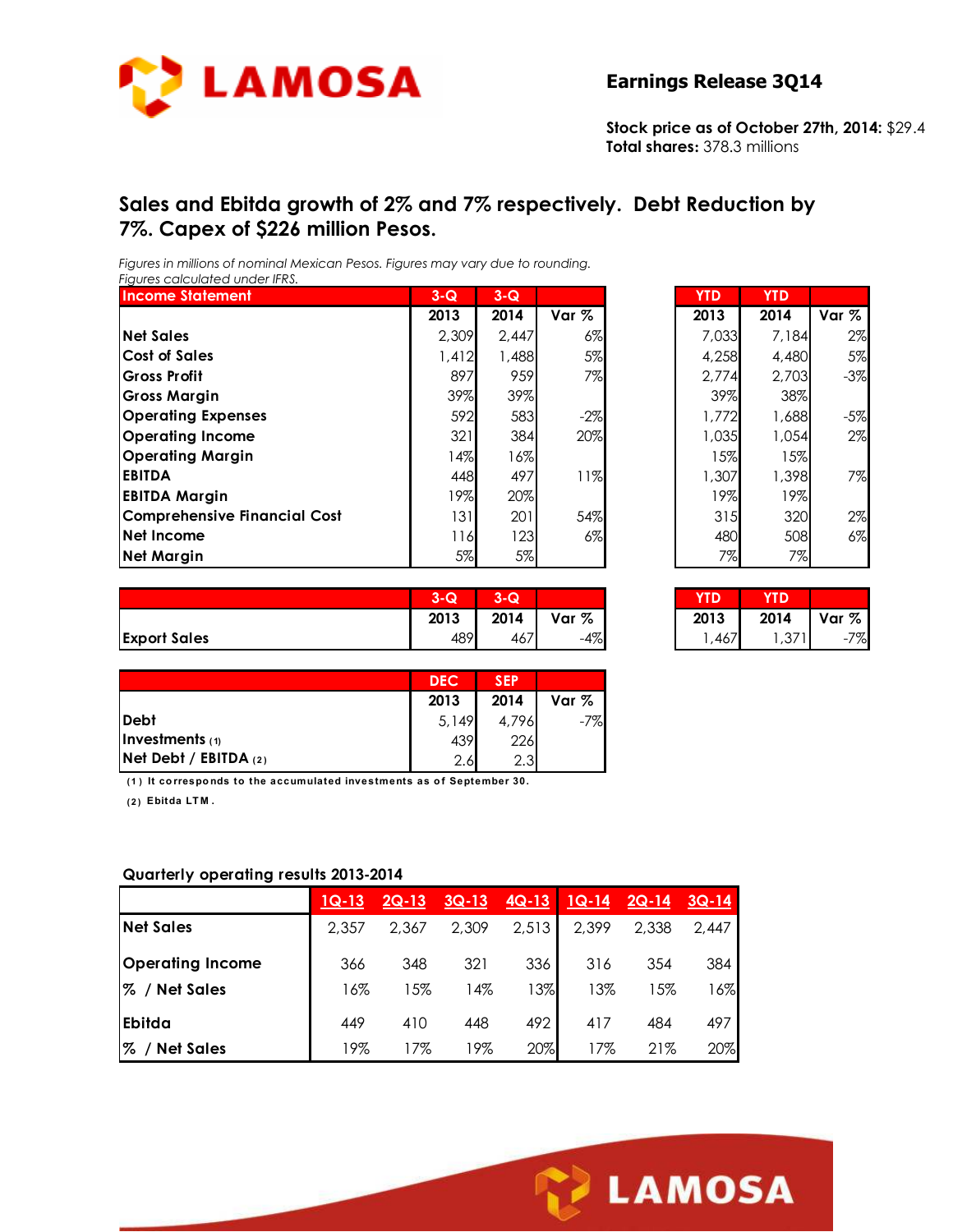

**San Pedro Garza García, Nuevo Leon, Mexico, October 27th, 2014.** Grupo Lamosa, announces its results related to the third quarter of 2014.

*Figures in millions of Mexican Pesos. Figures may vary due to rounding.* 

## **SALES**

Despite the accumulated backlog of building and construction sectors in Mexico, the gradual recovery shown during the third quarter of 2014 had a favorable impact on Lamosa's results. Total accumulated sales at the end of the third quarter of 2014 stood at \$7,184 million Pesos, showing a growth of 2% when compared to sales of \$7,033 million Pesos recorded during the same period of 2013.



# **EXPORT SALES**

Export sales posted during the first nine months of the year amounted to \$1,371 million Pesos, a decline of 7% when compared to the same period of 2013.







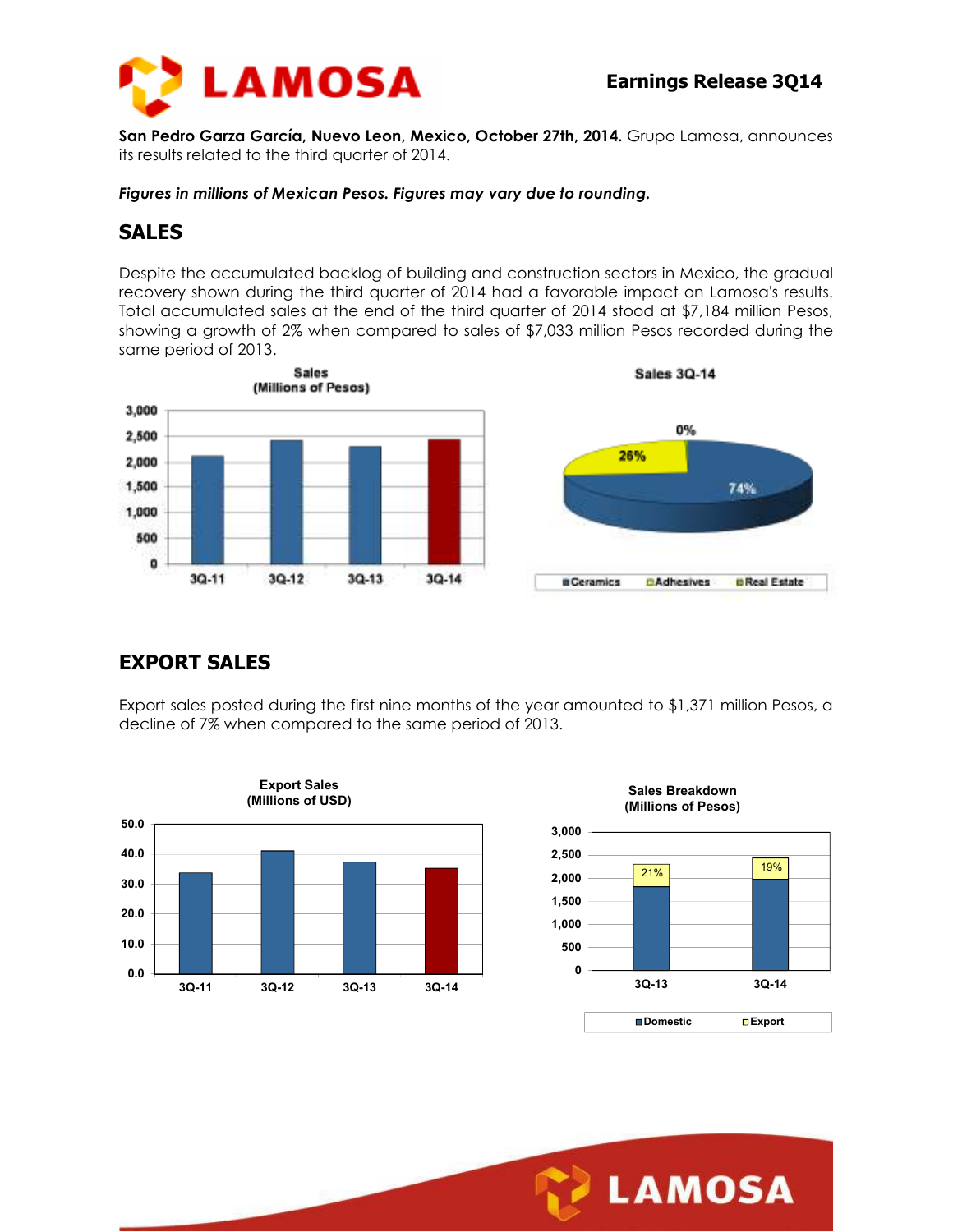

## **PERFORMANCE PER BUSINESS SEGMENT**

|                           | <b>Ceramics</b><br><b>YTD</b> |          |       | <b>Adhesives</b><br><b>YTD</b> |          |            | <b>Real Estate</b><br><b>YTD</b> |          |            | <b>Total</b><br><b>YTD</b> |          |            |
|---------------------------|-------------------------------|----------|-------|--------------------------------|----------|------------|----------------------------------|----------|------------|----------------------------|----------|------------|
|                           | sep-13                        | $sep-14$ | Var   | $sep-13$                       | $sep-14$ | <u>Var</u> | $sep-13$                         | $sep-14$ | <u>Var</u> | sep-13                     | sep-14   | <u>Var</u> |
| <b>Total Sales</b>        | 5.267                         | 5.275    |       | .763                           | 1.871    |            | 5                                | 39       |            | 7.774                      | 8,734    |            |
| <b>Intersegment Sales</b> |                               | 0        |       | -3                             | $-2$     |            |                                  |          |            | $-741$                     | $-1,551$ |            |
| <b>Net Sales</b>          | 5.267                         | 5.275    | 0%    | 1.761                          | 1.870    | 6%         | 5                                | 39       |            | 7.033                      | 7.184    | 2%         |
| <b>EBIT</b>               | 655                           | 594      | $-9%$ | 419                            | 425      | 1%         | $-22$                            | $-2$     |            | 1.035                      | 1.054    | 2%         |
| Dep., amort. & others     | 222                           | 233      | 5%    | 28                             | 30       | 8%         |                                  |          |            | 272                        | 344      | 27%        |
| <b>EBITDA</b>             | 877                           | 828      | $-6%$ | 447                            | 455      | 2%         | $-22$                            | $-2$     |            | 1.307                      | 398      | 7%         |
| $\frac{9}{6}$             | 17%                           | 16%      |       | 25%                            | 24%      |            |                                  |          |            | 19%                        | 19%      |            |

|                           | <b>Ceramics</b> |         |        | <b>Adhesives</b> |         |            | <b>Real Estate</b> |           |            | <b>Total</b> |         |            |  |
|---------------------------|-----------------|---------|--------|------------------|---------|------------|--------------------|-----------|------------|--------------|---------|------------|--|
|                           | $3Q-13$         | $3Q-14$ | Var    | $3Q-13$          | $3Q-14$ | <u>Var</u> | $3Q-13$            | $3Q - 14$ | <u>Var</u> | $3Q-13$      | $3Q-14$ | <u>Var</u> |  |
| <b>Total Sales</b>        | 1.702           | .794    |        | 607              | 652     |            |                    |           |            | 2,537        | 2,966   |            |  |
| <b>Intersegment Sales</b> |                 | 0       |        | -1               | -1      |            |                    |           |            | $-228$       | $-519$  |            |  |
| <b>Net Sales</b>          | 1.702           | .794    | 5%     | 606              | 651     | 7%         |                    |           |            | 2.309        | 2.447   | 6%         |  |
| <b>EBIT</b>               | 202             | 237     | 17%    | 142              | 150     | 6%         | $-10$              |           |            | 321          | 384     | 20%        |  |
| Dep., amort. & others     | 98              | 75      | $-24%$ | 17               | 11      | $-36%$     |                    |           |            | 126          | 113     | $-11%$     |  |
| <b>EBITDA</b>             | 301             | 312     | 4%     | 159              | 161     | $1\%$      | $-10$              |           |            | 448          | 497     | 11%        |  |
| $\frac{9}{6}$             | 18%             | 17%     |        | 26%              | 25%     |            |                    |           |            | 19%          | 20%     |            |  |

## **CERAMIC DIVISION**

Cumulative sales of the ceramics division totaled \$5,275 million Pesos at the end of the third quarter of 2014, similar figure recorded during the first nine months of 2013, and represented 74% of company total sales.

## **ADHESIVES DIVISION**

Sales of the adhesives division during the first nine months of 2014 amounted to \$1,870 million Pesos, representing 26% of company total sales, and an increase of 6% over the same period of 2013.

## **OPERATING INCOME**

Consistent with the prevailing environment of low growth, Grupo Lamosa continued its efforts to optimize costs and expenses, achieving a reduction in operating expenses of 5%, equivalent to \$84 million Pesos. The cumulative operating income at the end of the third quarter of 2014 totaled \$1,054 million Pesos, representing 15% of total sales and an increase of 2% compared to the same period of 2013. Despite the 16% increase shown in the natural gas cost, the discipline in operating expenses helped to maintain the operating margin of the company.

The accumulated EBITDA at the end of the third quarter of 2014 rose to \$1,398 million Pesos, 7% higher than the EBITDA of \$1,307 million Pesos recorded during the same period of 2013. It is worth to mention that this result includes a non-recurrent profit for \$ 55 million Pesos.

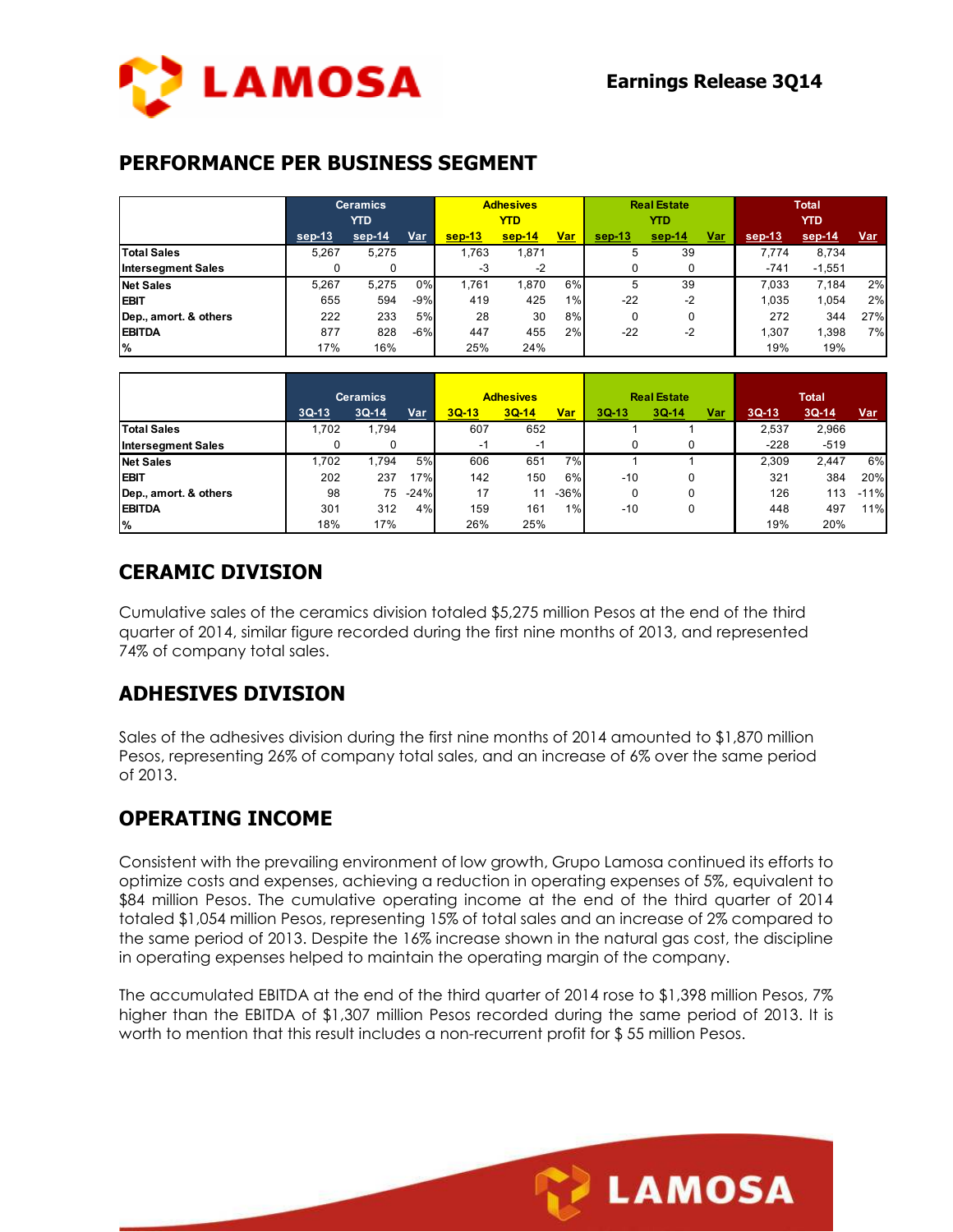



Ebitda 3Q-14



## **FINANCIAL PERFORMANCE**

The lower leverage ratio achieved by Grupo Lamosa, resulted in a significant reduction in its financial expenses, ending up the third quarter of 2014 with net financial expenses of \$218 million Pesos, a 15% decrease when compared to the \$258 million Pesos recorded during the first nine months of 2013. In addition, the favorable track record of the company's debt in recent years, allowed during the third quarter of 2014, refinance under better terms the remaining balance of the debt by \$365 million USD. Some of the benefits achieved are, a longer term, better maturity profile, including a grace period, and a reduction in the financial cost for more than 100 basis points.



Although lower financial expense were taken, the devaluation of the exchange rate of the Peso against the Dollar was more than 2%, and implied a higher exchange loss, ending the third quarter of 2014 with a loss of \$103 million Pesos, which was greater than the loss of \$58 million Pesos recorded at the end of the third quarter of 2013. Thus, at the end of the third quarter the comprehensive financial cost was \$320 million Pesos, 2% higher than the \$315 million Pesos recorded in the third quarter of last year.